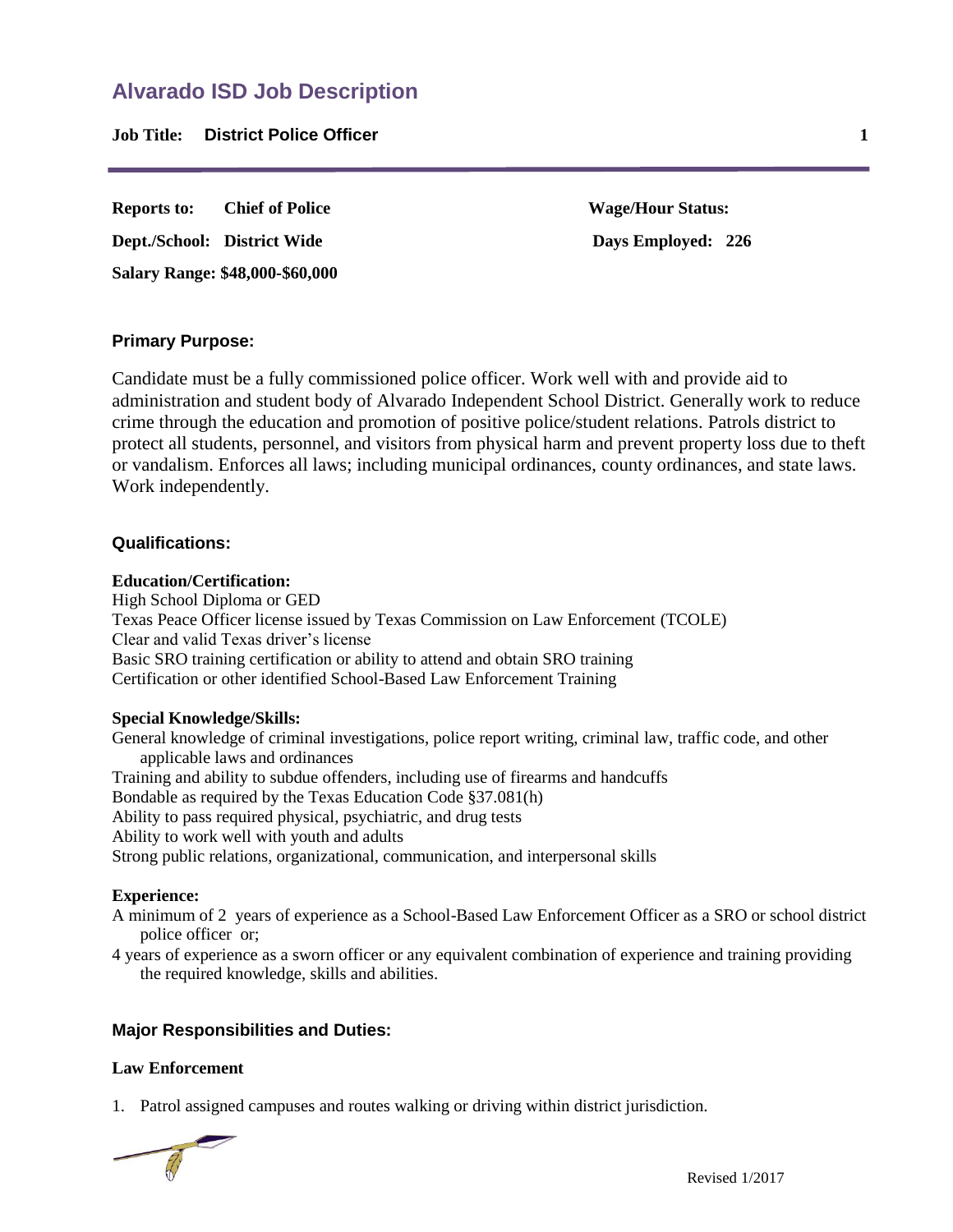# **Alvarado ISD Job Description**

# **Job Title: District Police Officer 2**

- 2. Respond to all calls from campuses concerning crisis situations, accidents, and reports of crime.
- 3. Investigate criminal offenses that occur within district's jurisdiction.
- 4. Collect and preserve evidence for criminal investigations including witness statements and physical evidence.
- 5. Enforce appropriate traffic laws within the district jurisdiction.
- 6. Arrest perpetrators, file appropriate charges, and ensure placement in jail or juvenile detention centers for law violations as necessary.
- 7. Write effective legal incident reports.
- 8. Testify in court as needed.
- 9. Provide training and educational presentations to staff, students, and parents, as requested.

#### **Consultation**

10. Work cooperatively with other police agencies to share information and provide other assistance.

#### **Safety**

- 11. Help provide traffic control at athletic events, school closings or openings, or at any time.
- 12. Provide protection to or escort district personnel as needed.
- 13. Operate all equipment including firearms according to established safety procedures.

#### **Administration**

14. Compile, maintain, and file all physical and computerized reports, records and documents required, including affidavits for arrest, incident reports, and activity reports.

## **Supervisory Responsibilities:**

None

## **Mental Demands/Physical Demands/Environmental Factors:**

**Tools/Equipment Used:** District vehicle, firearms, handcuffs, alarm system, security equipment, two-way radio, fire extinguisher, and standard office equipment including computer and peripherals. **Posture:** Prolonged sitting and standing

**Motion:** Strenuous walking and climbing; frequent keyboarding and use of mouse; frequent